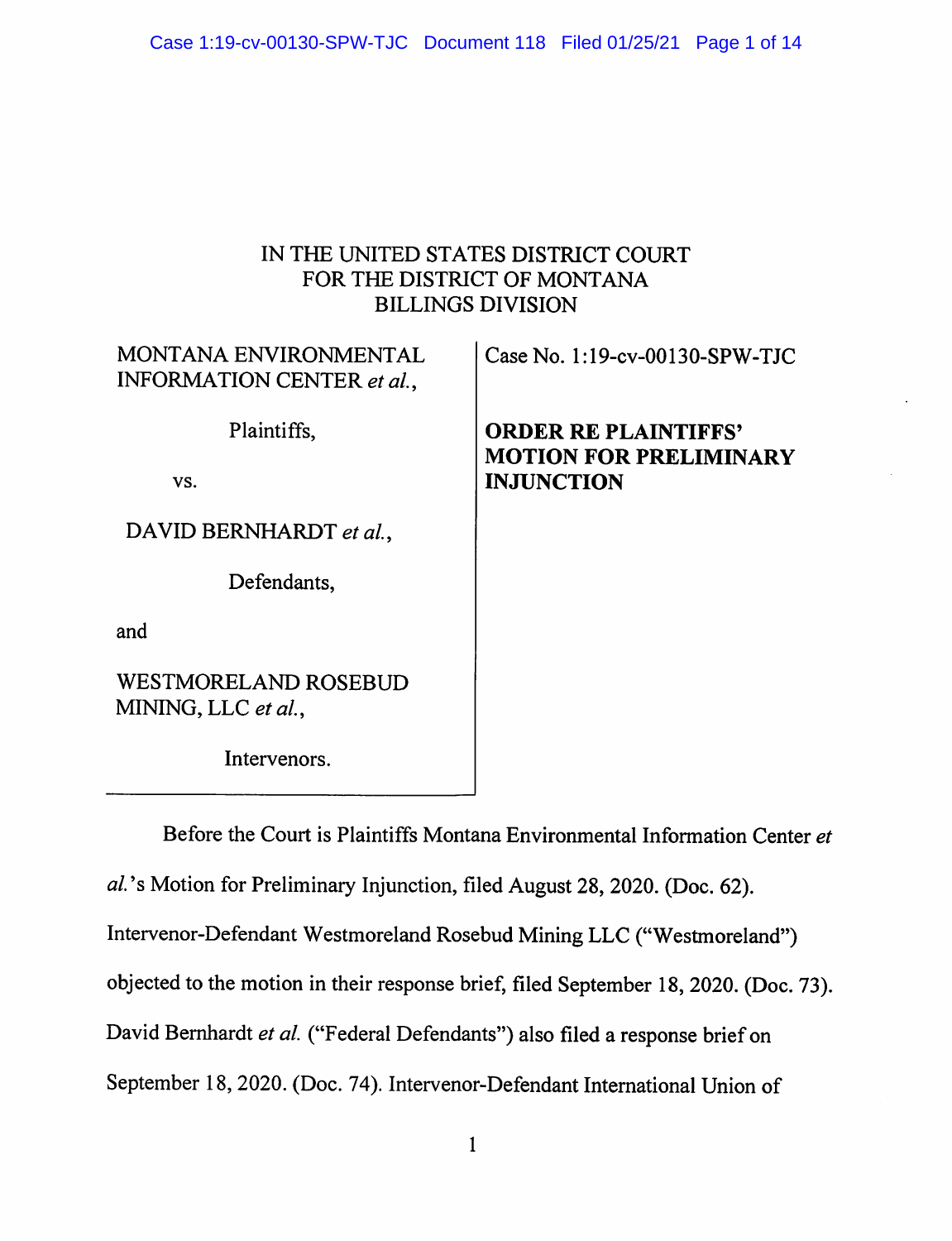Operating Engineers, Local 400 ("Union") joined in Westmoreland's response on September 30, 2020. (Doc. 81). The City of Colstrip filed an amicus brief opposing the motion on October 9, 2020. (Doc. 88). Plaintiffs submitted a reply brief in support of their motion also on October 9, 2020. (Doc. 92). Rosebud County filed an amicus brief opposing the motion on October 15, 2020. (Doc. 94). Union submitted supplemental authority for the Court's consideration on December 11, 2020. (Doc. 110). The Court held an evidentiary hearing on mining expansion's effect on Pallid Sturgeon in the Yellowstone River on December 18, 2020. Plaintiffs submitted supplemental authority for the Court's consideration on December 23, 2020. The matter is now deemed ripe and ready for adjudication. After careful review of the documents and evidence submitted, and for the following reasons, Plaintiffs' Motion for Preliminary Injunction is denied.

#### I. **FACTUAL SUMMARY**

This case concerns the Rosebud Mine ("the Mine") which is located in Eastern Montana near the city of Colstrip. The Mine began strip-mining operations in 1968 and has since grown to cover 30,000 acres. Rosebud Mine coal is sent primarily to the nearby Colstrip Power Plant where it is burned to boil water in a turbine to produce electricity for communities in Montana. The Power Plant withdraws water from the Yellowstone River and consumes approximately 22,000 acre-feet annually.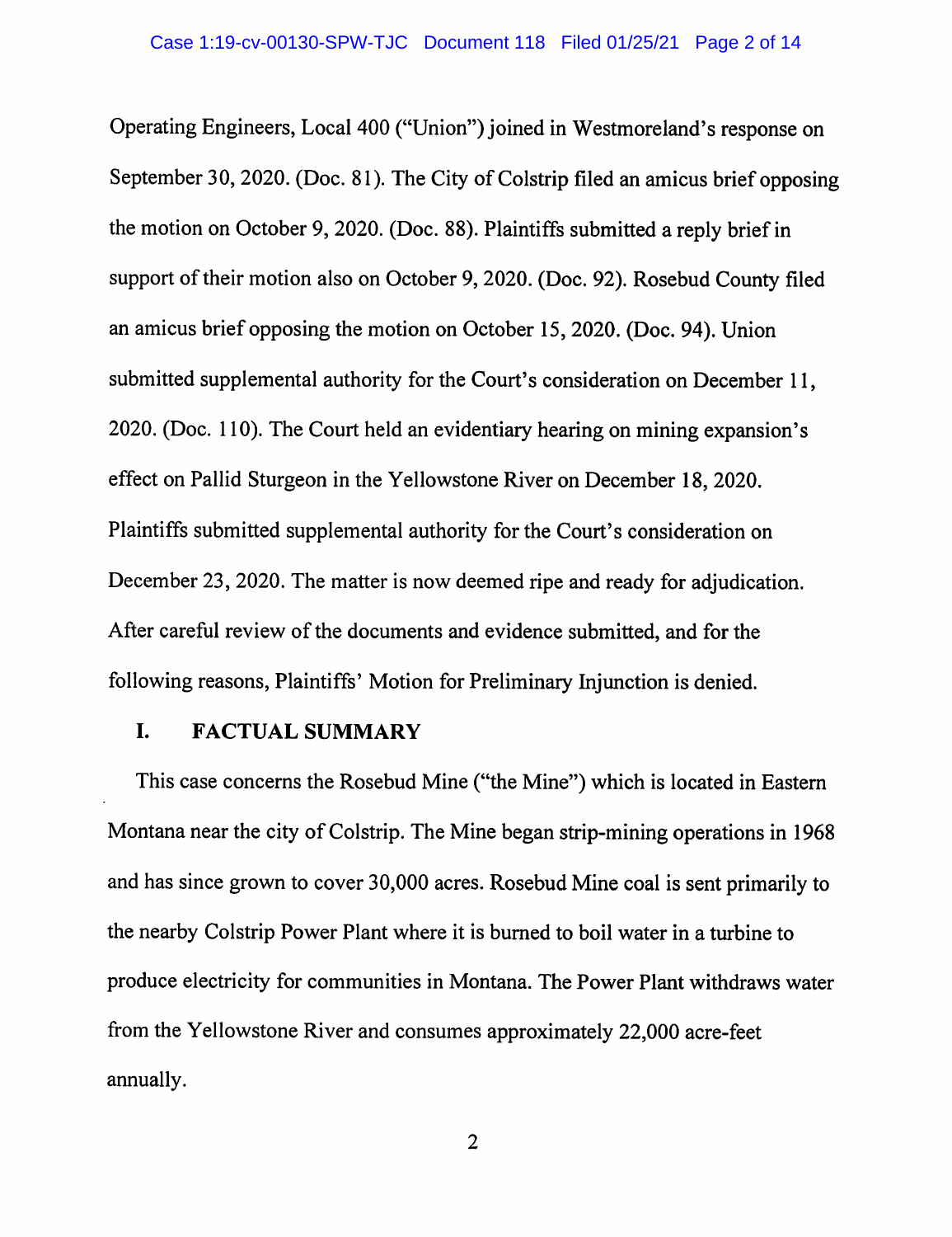The Rosebud Mine has grown incrementally since its inception through various expansions termed Areas A, B, C, D, and E. Until recently, mining operations took place exclusively in Areas A, B, and C. Area D is currently undergoing active reclamation while reclamation efforts in Area E have been completed and approved. This case stems from the Mine's most recent attempt to again expand operations into a location called Area F.

Area F contains approximately 6,746 acres of prairie located at the foot of the Little Wolf Mountains. Westmoreland believes the expansion contains 70.8 million tons of coal that the mining company plans to extract over the next 19 years. That coal is slated to be sent to the Colstrip Power Plant for combustion.

Westmoreland applied for a mining permit in Area F in 2011 through the Department of Environmental Quality ("DEQ"). Subsequently, the Office of Surface Mining Reclamation and Enforcement ("OSM") initiated a review of the expansion plans in accordance with the National Environmental Policy Act ("NEPA") in 2013. In November of 2018, OSM issued a Final Environmental Impact Statement ("FEIS") explaining the direct, indirect, and cumulative impacts expanding mining operations in Area F would have on the local environment, water systems, and wildlife. Based on this FEIS, OSM released its Record of Decision ("ROD") in June 2019 approving the Area F expansion.

 $\mathbf{3}$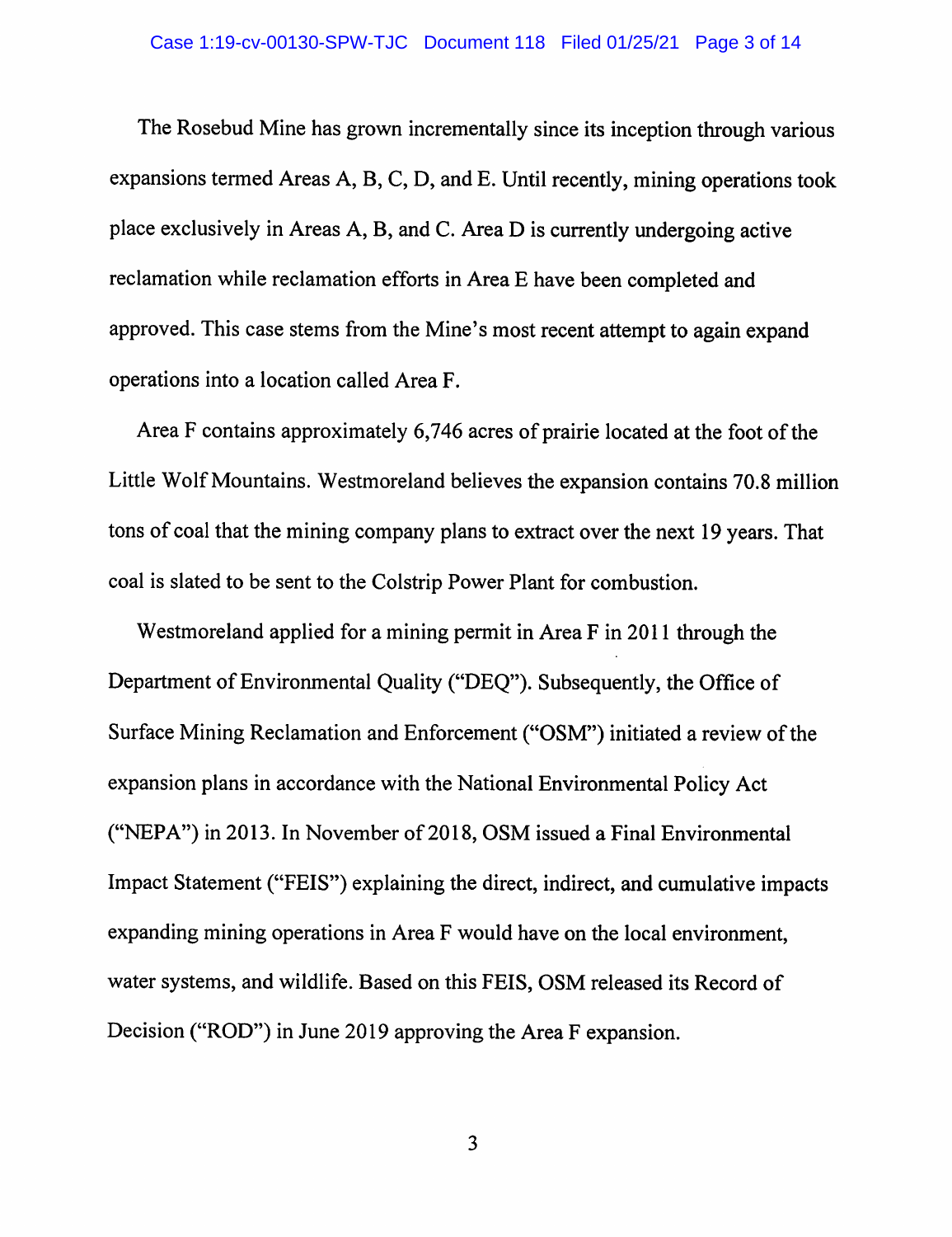Plaintiffs initiated the present litigation on November 18, 2019 claiming that the Federal Defendants unlawfully approved the Area F expansion because the FEIS fails to adequately take a 'hard look' at the environmental impacts of the expansion, as required by NEPA. Specifically, Plaintiffs contend the FEIS failed to sufficiently consider the cumulative impacts of mining on local water resources, failed to consider a reasonable range of alternatives for mining in Area F, and failed to consider the impacts of further water withdrawals from the Yellowstone River on the endangered Pallid Sturgeon species.

Meanwhile, efforts began to prepare for the expansion of mining operations in Area F. Derf Johnson, an employee of Montana Environmental Information Center, averred that he witnessed preparation efforts in Area F when he traveled there to view the site in May of 2020. (Doc.  $63-11$  at 3-4). On June 11, 2020, an announcement appeared in the local newspaper stating that Westmoreland had broken ground on mining operations in Area F several days prior on June 1. (Doc. 73-10). The first coal was extracted from Area F in August 2020. By September 18, 2020, approximately 26,000 tons of coal had been mined from Area F. (Doc. 73-1 at 3).

Plaintiffs filed the present motion seeking a preliminary injunction of mining operations in Area F on August 28, 2020.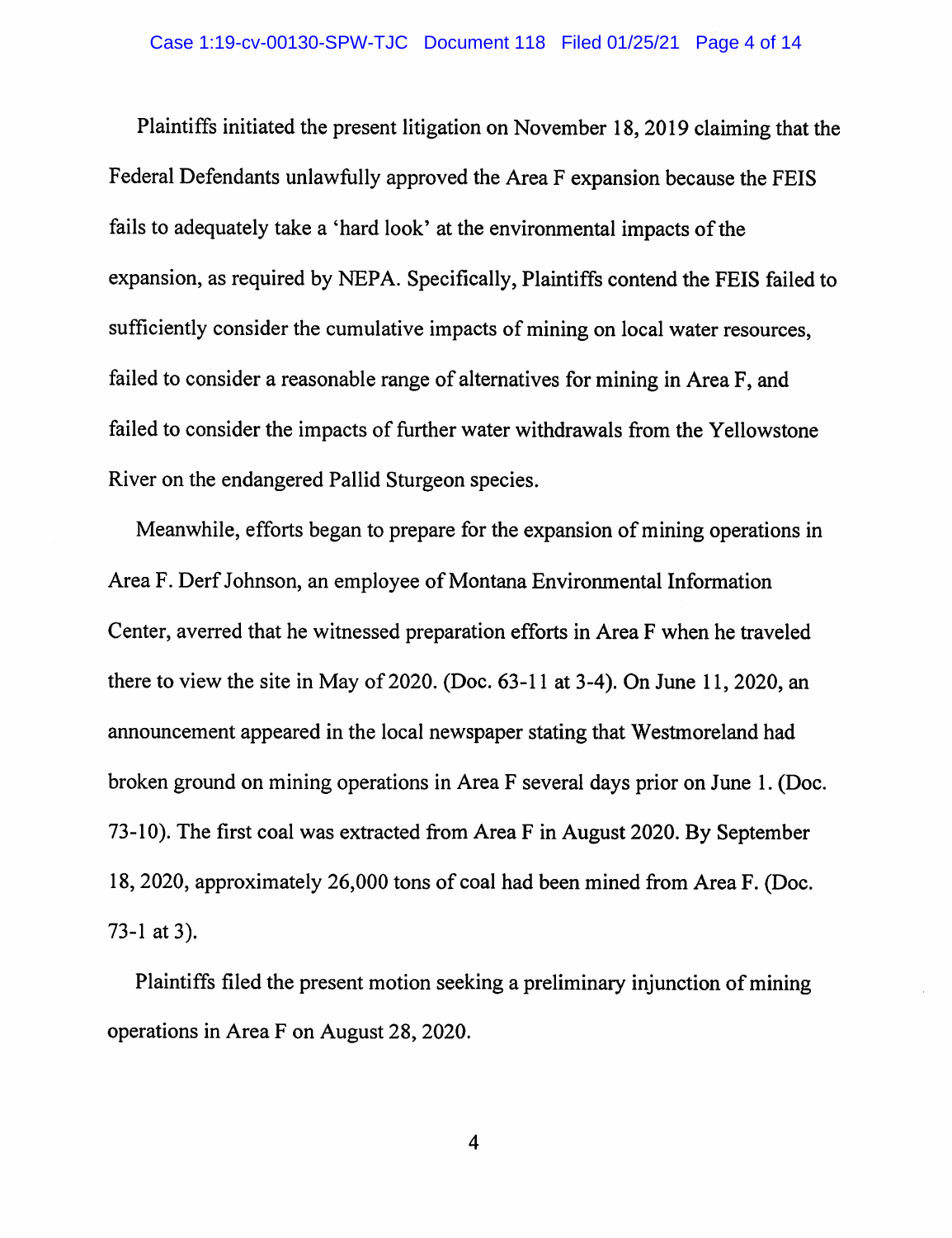#### II. **DISCUSSION**

The purpose of a preliminary injunction is to preserve the status quo and prevent the "irreparable loss of rights" before a final judgment on the merits. Textile Unlimited, Inc. v. A. BMH and Co., 240 F.3d 781, 786 (9th Cir. 2001). A preliminary injunction is an extraordinary remedy and should not be awarded as a matter of right, but only "upon a clear showing that the plaintiff is entitled to such relief." Winter v. Natural Res. Def. Council, Inc., 555 U.S. 7, 22 (2008). A party seeking a preliminary injunction must establish that (1) it is likely to succeed on the merits; (2) it is likely to suffer irreparable harm in the absence of preliminary relief;  $(3)$  the balance of equities tips in its favor; and  $(4)$  an injunction is in the public interest. *Winter*, 555 U.S. at 20.

The Ninth Circuit permits a sliding scale approach to the *Winter* test. Under the sliding scale, a preliminary injunction is appropriate when a plaintiff raises serious questions going to the merits and the balance of hardships tips sharply in the plaintiff's favor, so long as the other two *Winter* elements are met. *Alliance for* the Wild Rockies v. Cottrell, 632 F.3d 1127, 1135 (9th Cir. 2011).

The Endangered Species Act ("ESA") narrows the approach to a preliminary injunction when a listed species is involved in the litigation. Under the ESA analysis, a court "presume[s] that remedies at law are inadequate, that the balance of interests weighs in favor of protecting endangered species, and that the public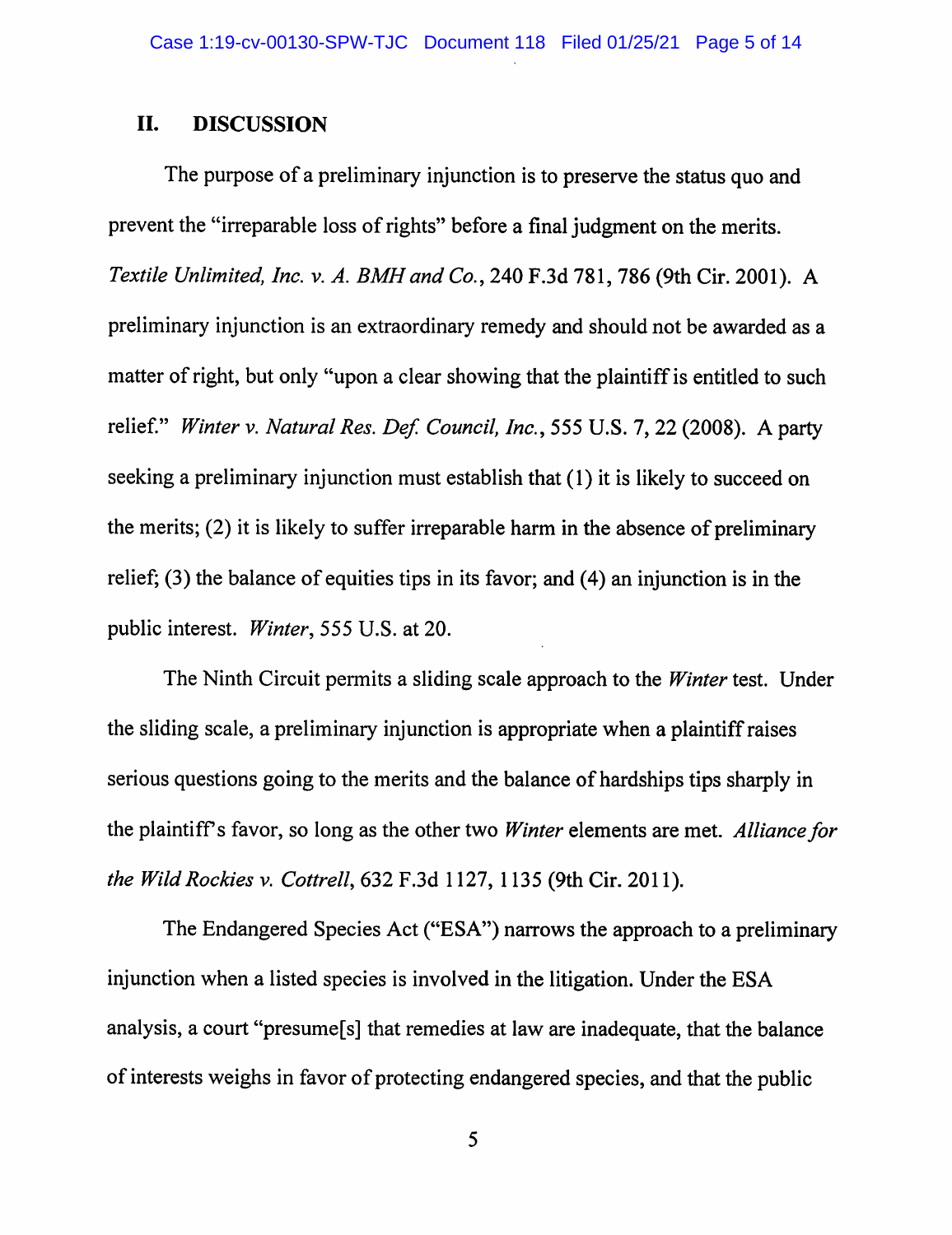interest would not be disserved by an injunction." Nat'l Wildlife Fed'n v. Nat'l *Marine Fisheries Serv.*, 886 F.3d 803, 817 (9th Cir. 2018). To obtain a preliminary injunction, then, a movant must only demonstrate the likelihood of irreparable injury. Id.

Here, the Court finds that Plaintiffs have not succeeded in clearly demonstrating a likelihood of irreparable harm in the absence of preliminary relief. As such, the Court need not examine whether Plaintiffs have met their burden on the remaining three *Winter* factors.

## A. Environmental Harm under NEPA.

In support of their motion for preliminary injunction, Plaintiffs submitted the declaration of Derf Johnson who has taken numerous trips to Southwest Montana and the area surrounding the Rosebud Mine. According to the declaration, the area "is a place of abundant beauty and recreation that is unlike anywhere else in Montana." (Doc. 63-11 at 3-4). Johnson further describes the Area F landscape, including the West Fork Armells Creek basin, as "beautiful country of sandstone" cliffs, grassland, rolling hills, and Ponderosa stands." (Id. at 4). Johnson recalls his May 2020 visit to the Area F expansion site as follows:

"I was shocked and disgusted to see that Westmoreland had begun its expansion of strip-mining activities into Area F, knowing full well that disputes surrounding the issuance of the permit remain unresolved. No amount of money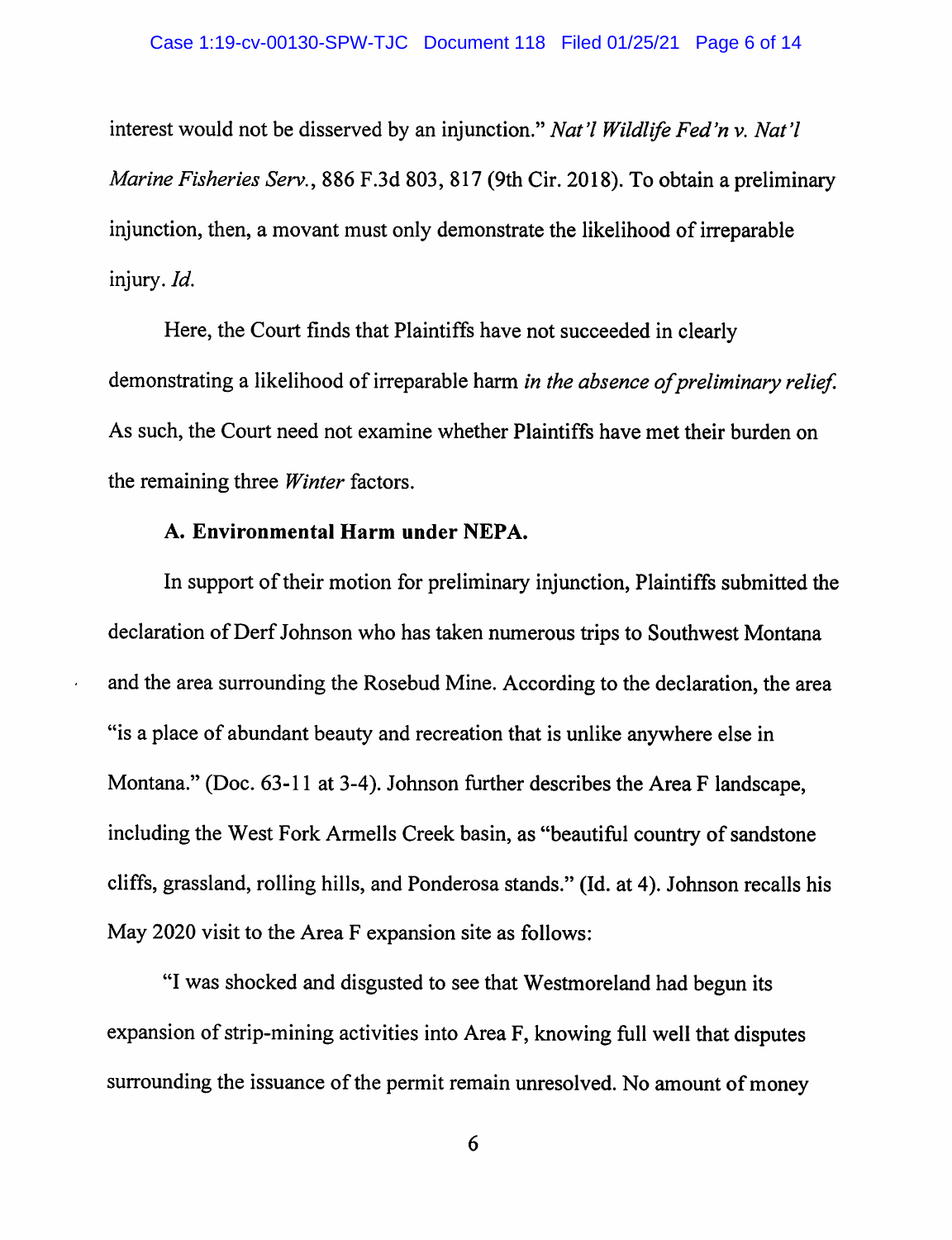can fix this injury and, once strip-mined, the land cannot be returned to its original state for decades, if ever. This harm is irreparable." (Id.)

Plaintiffs contend that Westmoreland's act of initiating strip-mining operations in Area F represents irreparable harm as mined coal cannot be put back into the ground. The conservation groups point to the broad view of environmental injury in the Ninth Circuit for support, quoting Se. Alaska Conservation Council v. USFS that "[e]nvironmental injury, by its nature, can seldom be adequately remedied by money damages and is often permanent or at least of long duration, i.e., irreparable." 413 F.Supp.3d 973, 980 (D. Alaska 2019). Additionally, Plaintiffs argue the greenhouse gases released by the combustion of Area F coal represent irreparable harm as the gases cannot be removed from the atmosphere. Finally, Plaintiffs argue that reclamation efforts alone are not sufficient to repair any injury caused by mining in Area F due to the prolonged timeline reclamation needs to return land to its original state.

While it is true that the Ninth Circuit typically favors a preliminary injunction when environmental harm is demonstrated, the Ninth Circuit has also expressly refused to adopt a rule "that *any* potential environmental injury automatically merits an injunction." Idaho Rivers United v. United States Army Corps of Eng'rs, 156 F.Supp.3d 1252, 1260 (W.D. Wash. 2015) (italics in original; internal quotation marks omitted) (quoting Earth Island Inst. v. Carlton, 626 F.3d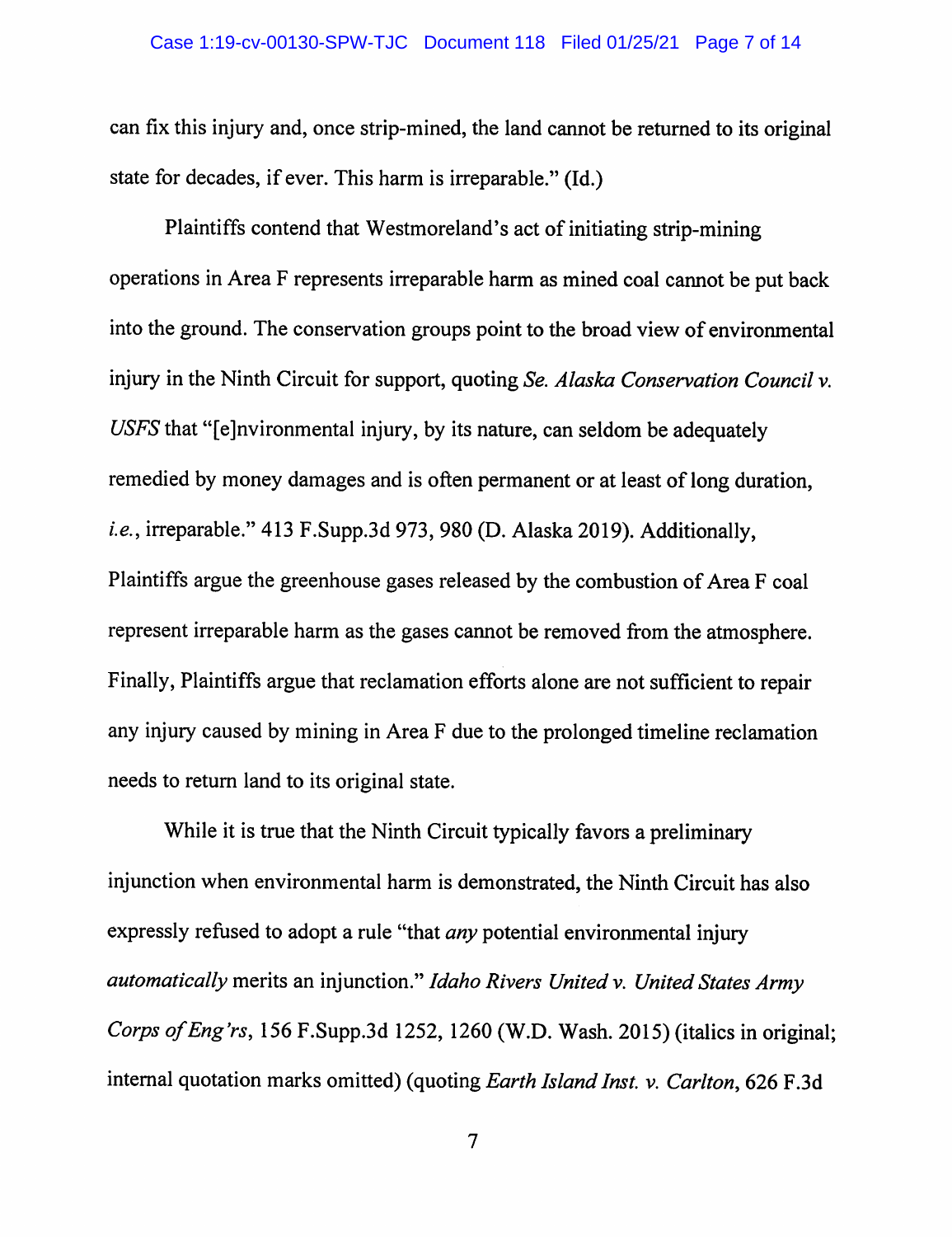462, 474 (9th Cir. 2010). The Supreme Court has likewise cautioned that NEPA does not provide an automatic pass for plaintiffs seeking a preliminary injunction. Monsanto Co. v. Geertson Seed Farms, 561 U.S. 139, 157-58 (2010). Thus, even in cases involving environmental injury, a plaintiff must still meet their burden under the *Winter* standard of clearly demonstrating the likelihood of irreparable harm in the absence of an injunction. The timing of Plaintiffs' preliminary injunction motion complicates their argument for irreparable harm in this matter.

"A court must determine that a preliminary injunction is required to prevent the harm that will otherwise occur before the court is able to reach a conclusion on the merits." Helena Hunters and Anglers Association v. Marten, 2019 WL 5069002, \*1 (D. Mont. 2019) (citing Winter, 555 U.S. at 21). Here, Plaintiffs' member, Derf Johnson, alleged he will suffer irreparable harm due to the excavation efforts occurring in Area F which mar the "beautiful country of sandstone cliffs, grassland, rolling hills, and Ponderosa stands." (Doc. 63-11 at 4). Johnson also states that once coal is taken from the ground the landscape cannot be returned to pristine conditions for decades. (Id.). However, excavation and mining efforts were already well underway by the time Plaintiffs filed their motion.

As noted above, OSM approved the mine expansion in June 2019 but Plaintiffs did not file their motion for preliminary injunction until August 2020. Plaintiffs state that the majority of this delay was due to their desire to work with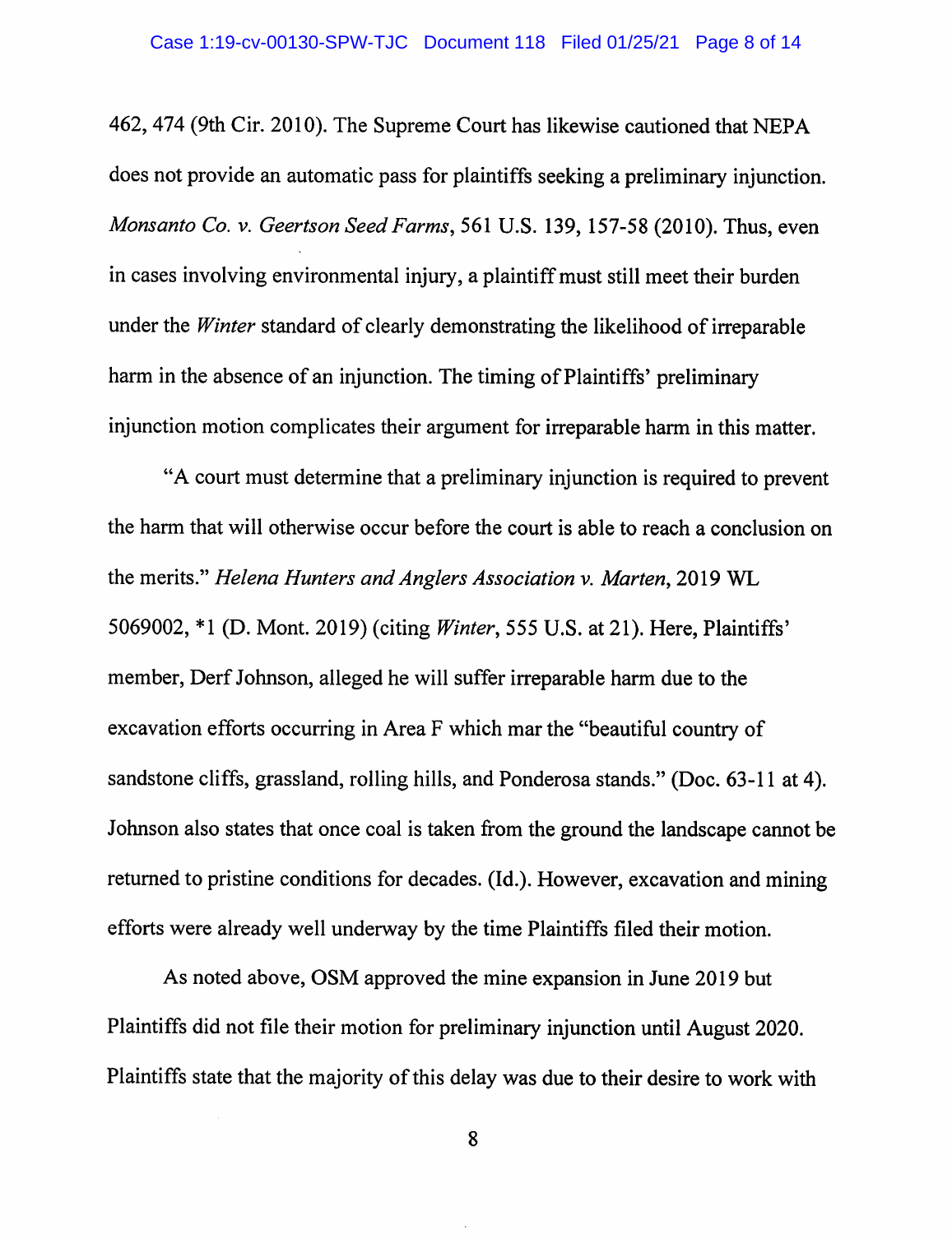opposing counsel to establish an expedited briefing schedule and avoid an injunction. Westmoreland rejected this proposal. According to Plaintiffs, Westmoreland failed to inform Plaintiffs about the start of operations in Area F and it was not until Johnson visited the site in May 2020 that Plaintiffs learned of excavation operations. Efforts to file an injunction brief were then further hindered by the COVID pandemic. The motion was filed on August 28, 2020, after Westmoreland had extracted the first coal from Area F. While the Court is sympathetic to difficulties COVID imposed on Plaintiffs, those difficulties do not negate the impression that had Plaintiffs felt this situation necessitated an emergency injunction to prevent the excavation and mining of Area F, efforts could have been made to seek an injunction as far back at June 2019. Unfortunately, the Court does not see what harm a preliminary injunction could prevent now that excavation in Area F has been ongoing since at least May 2020 and coal extraction since August 2020.

Regarding Plaintiffs' argument for an injunction to prevent the release of greenhouse gases into the environment, as Westmoreland points out, halting mining in Area F will have no effect on the level of greenhouse gas emissions from the Colstrip Power Plant. Indeed, Plaintiffs conceded as much. Should the Court prevent Westmoreland from extracting coal in Area F, Westmoreland would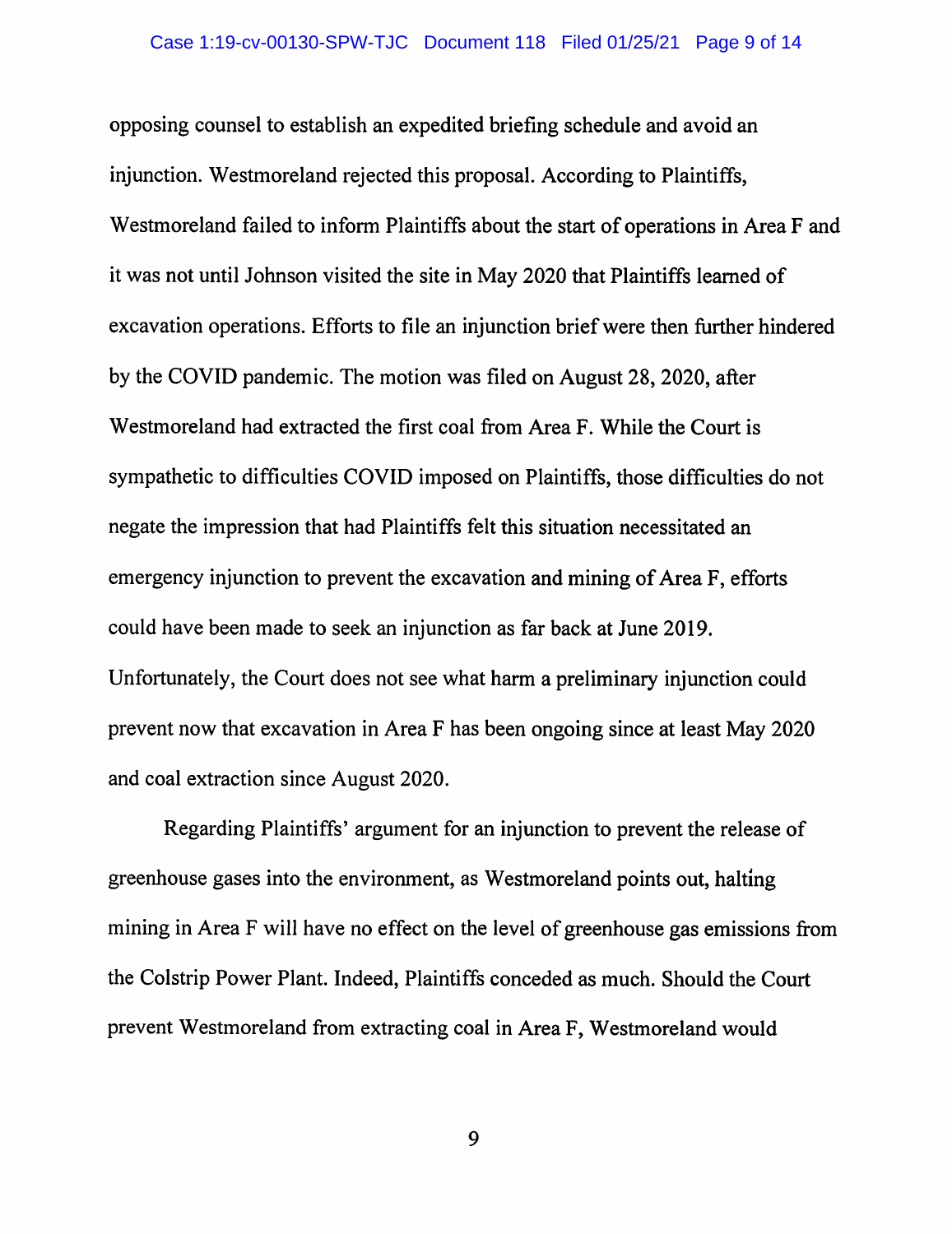simply resort to exhausting its remaining coal reserves in other mine areas ensuring no interruptions in the coal supply to the Colstrip Plant for combustion.

Finally, Plaintiffs concerns about the adequacy of reclamation efforts to return the land to its original state are similarly rendered moot by the reality of the situation. Even if the Court were to impose a preliminary injunction at this stage of proceedings, the injunction could not prevent the earthwork and coal extraction already completed in Area F. Reclamation is now the only way to reverse the work done in Area F, whether the Plaintiffs find it adequate or not.

Therefore, because the Court finds that a preliminary injunction would not prevent the environmental injuries presented by Plaintiffs (harm to landscape of Area F, coal extraction, release of greenhouse gases), the burden to clearly demonstrate the likelihood of irreparable harm in the absence of a preliminary injunction is not met with regard to those injuries.

## B. Harm to the Pallid Sturgeon under the ESA.

Previously noted, the ESA narrows the focus for determining the appropriateness of a preliminary injunction. Plaintiffs need only demonstrate the likelihood of irreparable harm to a listed species for the Court to impose a preliminary injunction on the federal action. NWF, 886 F.3d at 817. Section 7 of the ESA requires federal agencies to "insure that any action authorized, funded, or carried out by such agency . . . is not likely to jeopardize the continued existence of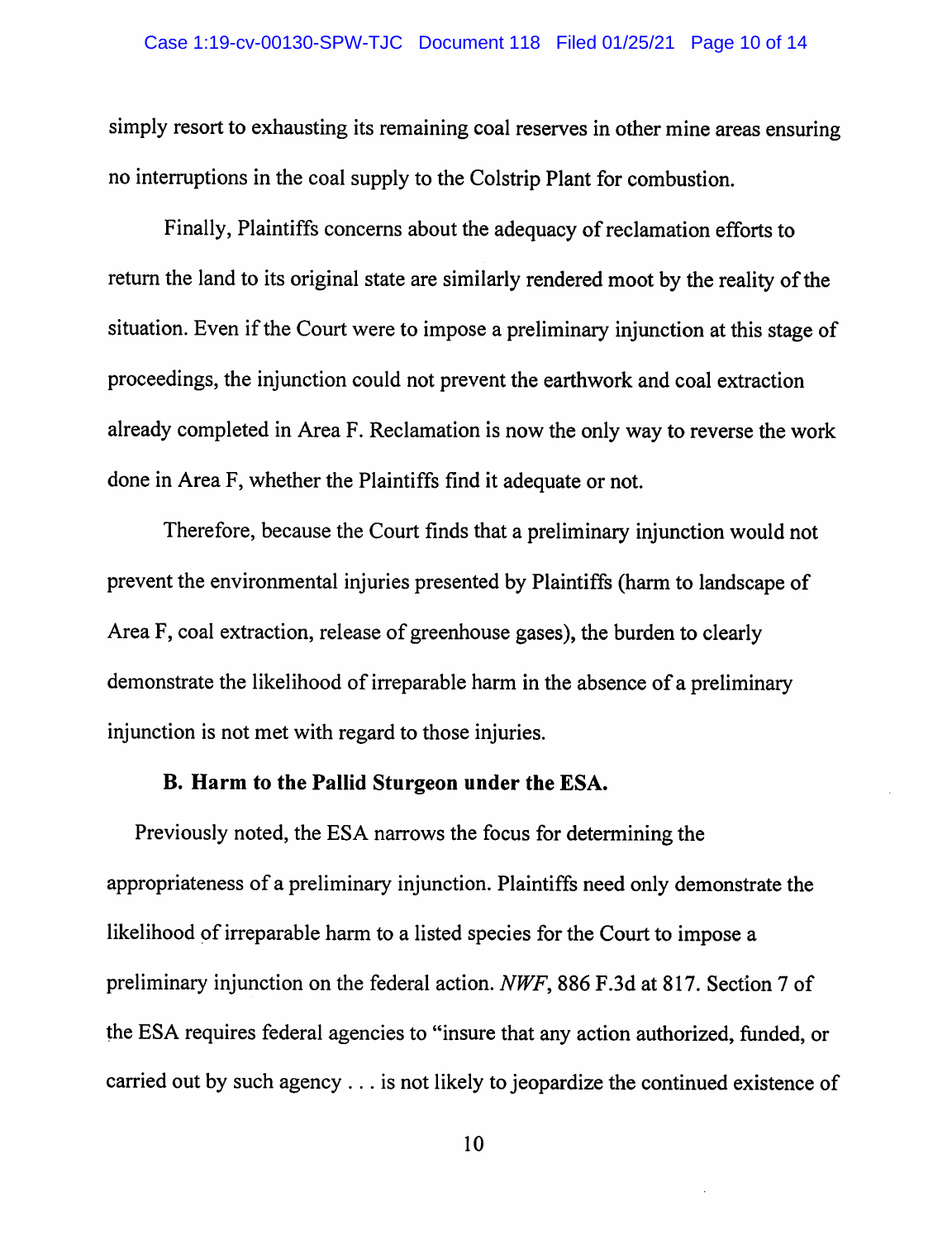any endangered species or threatened species or result in the destruction or adverse modification of [designated critical] habitat . . . ." Nat'l Wildlife Fed'n v. Nat'l *Marine Fisheries Serv.*, 524 F.3d 917, 924 (9th Cir. 2008) (quoting 15 U.S.C. §  $1536(a)(2)$ ). A federal agency jeopardizes the existence of a species when it "engage[s] in an action that reasonably would be expected, directly, or indirectly, to reduce appreciably the likelihood of both the survival and recovery of a listed species in the wild by reducing the reproduction, numbers, or distribution of that species." 50 C.F.R. § 402.02.

Here, Plaintiffs argue that continued water withdrawals from the Yellowstone River will negatively impact the population of the Pallid Sturgeon over the next 20 years as the withdrawals compound the worsening effects of climate change. Plaintiffs put forth a report, compiled by Dr. Marcus Griswold, examining the current population of Pallid Sturgeon in the Yellowstone River and the worsening impacts of reduced stream flow on the Sturgeon's ability to reproduce and survive to adulthood. By extending the life of the mine through the expansion of Area F, the water withdrawals from the Yellowstone River will also continue to fuel the combustion of Area F coal and thereby continue to negatively impact the population of the Pallid Sturgeon.

Westmoreland points out, however, that a preliminary injunction would not impact the level of water withdrawn from the Yellowstone River. If the Court were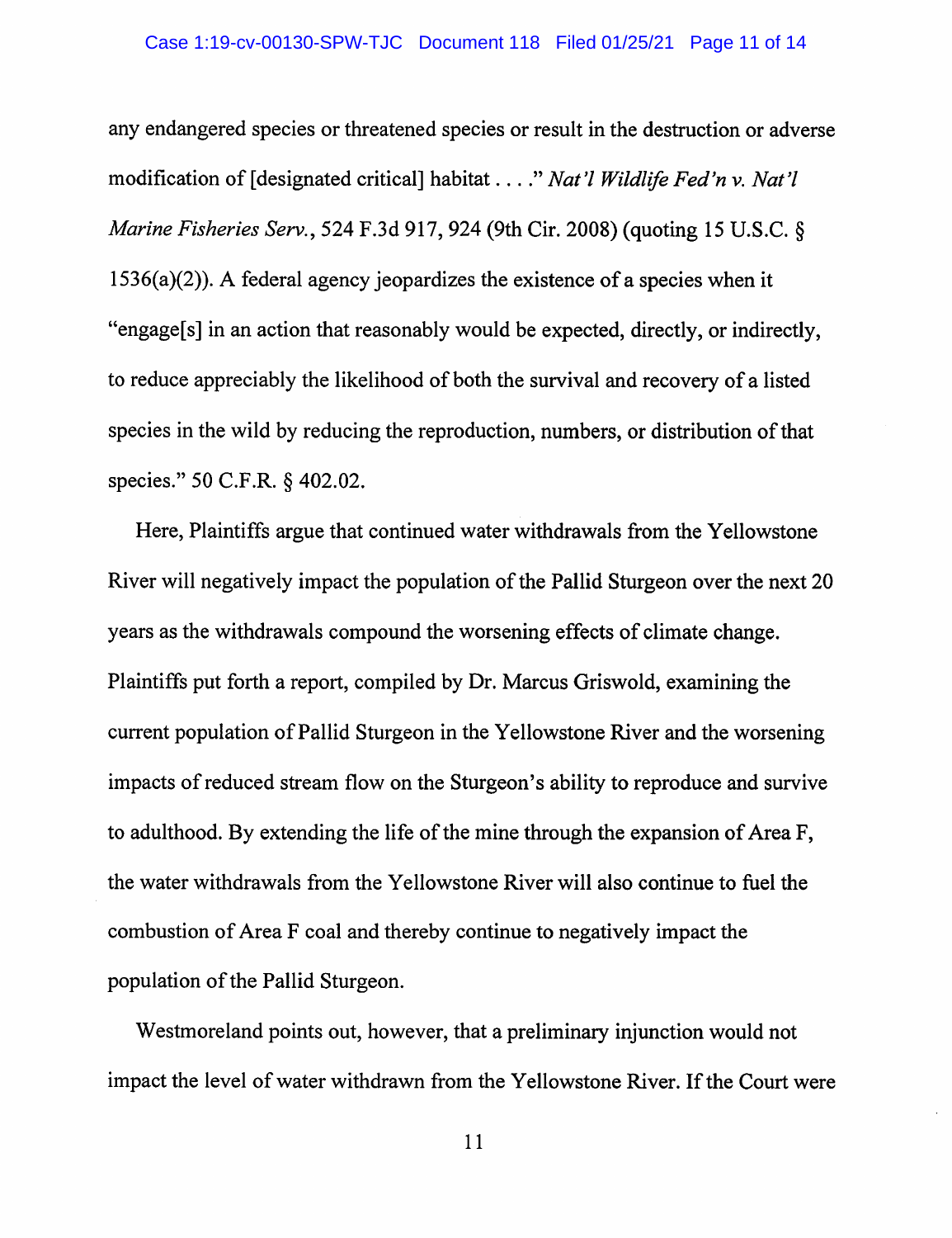to grant an injunction, that injunction would have no effect on the Colstrip Power Plant. The Plant would continue burning coal from other areas of the Rosebud Mine and withdrawing water to fuel the turbine at the same level that the Plant does now. Plaintiffs concede that it is true an injunction would have no immediate effect on the jeopardy facing the Pallid Sturgeon due the Power Plant's operation. However, Plaintiffs argue that the harm to be prevented now is the future extension of mining operations and need for water withdrawal. An injunction, in Plaintiffs' opinion, would prevent Westmoreland from accessing the coal reserves in Area F and force the company to mine its existing reserves in other areas of the Mine, of which Westmoreland has enough for 3 to 5 years of operation. Then, should the Court ultimately side with Plaintiffs on the merits of their lawsuit, the life of the Mine would be confined to those 3 to 5 years instead of the additional years Area F would allow. Without coal from the Mine, the Colstrip Plant would be forced to reduce its operations or shut down entirely. No more Power Plant means no more water withdrawn from the Yellowstone River and jeopardizing the Pallid Sturgeon species.

The Court finds this argument too attenuated to constitute the likely irreparable harm needed to award a preliminary injunction. For harm to be likely, "it cannot be speculative or merely possible." Slaughter v. Nat'l Park Serv., 2019 WL 6465093, \*3 (D. Mont. 2019) (citing Winter, 555 U.S. at 22). The Griswold Report describes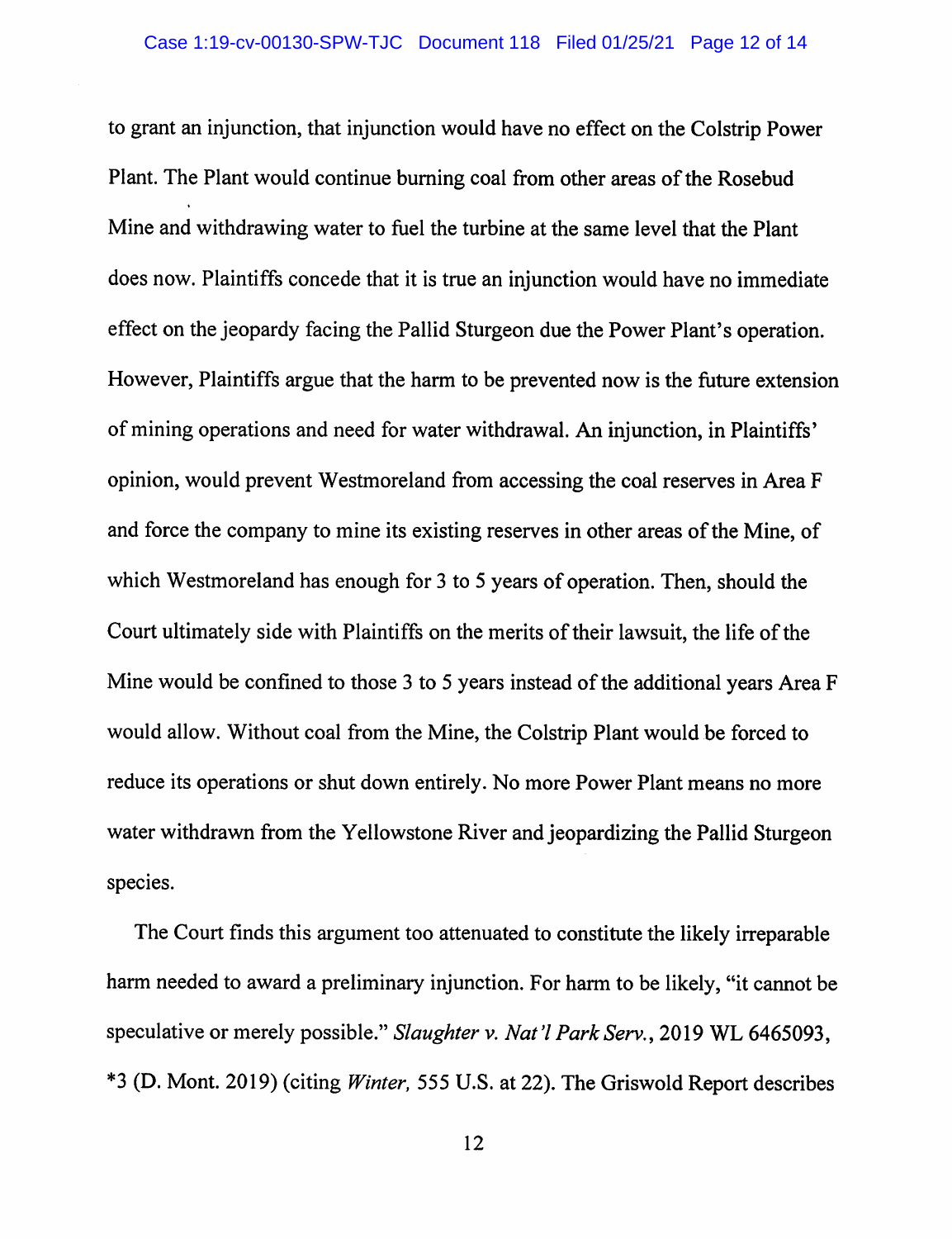that "[r]educing summer low flows *may* increase temperature, and the rates of predation, competition and disease transmission" and that "[i]mpacts to growth and mortality of sturgeon *may* occur at temperatures above 75 degrees." (Doc. 63-1 at 16) (emphases added). The Court agrees with the Federal Defendants that these statements do not describe likely effects of continued water withdrawals but merely possible effects of that action. See Nat'l Wildlife Fed'n, 886 F.3d at 818 ("A 'possibility' of irreparable harm cannot support an injunction" (quoting *Winter*, 555 U.S. at 22)).

However, even if the Court were to find that the Griswold Report presented the certain consequences of continued withdrawals, Plaintiffs' argument would still falter under its preliminary injunction burden. "Plaintiffs must demonstrate that irreparable injury 'is likely in the absence of an injunction." Id. (emphasis in the original). "There must be a 'sufficient causal connection' between the alleged irreparable harm and the activity to be enjoined, and showing that 'the requested injunction would forestall' the irreparable harm qualifies as such a connection." Nat'l Wildlife Fed'n, 886 F.3d at 819 (quoting Perfect 10, Inc. v. Google, Inc., 653 F.3d 976, 981-82 (9th Cir. 2011)). All parties acknowledge that a preliminary injunction from this Court would do nothing to affect the level of water withdrawn from the Yellowstone River by the Colstrip Power Plant. Whether the Court ultimately prevents Westmoreland from mining in Area F or not, the Colstrip Plant